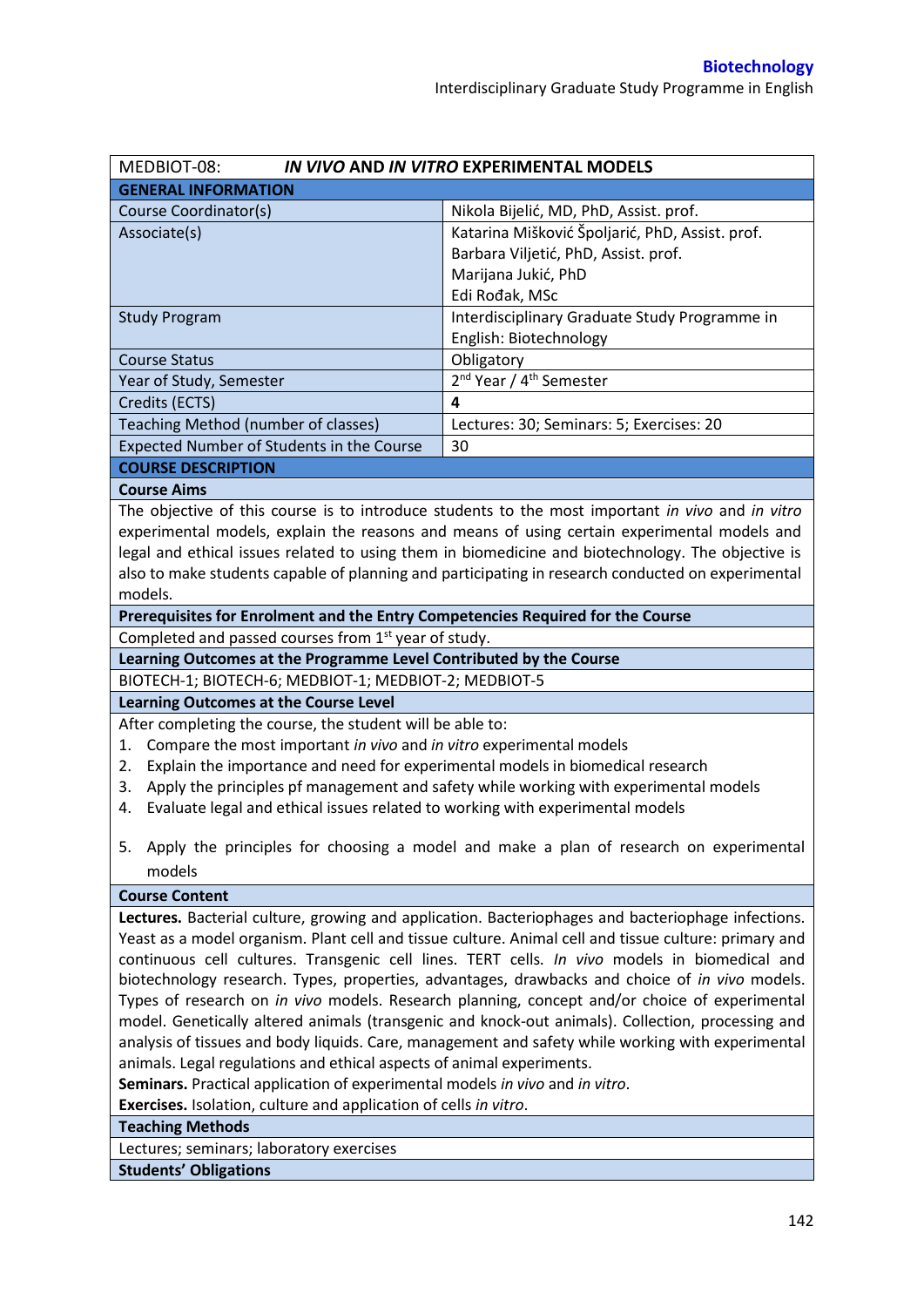## **Biotechnology**

Interdisciplinary Graduate Study Programme in English

Attendance at all forms of classes is mandatory and the students are obligated to attend all knowledge tests. The students may be absent from 30% (full-time students) and 50% (part-time students) of each of the forms of classes, provided that the absence is justified. An exercise or a seminar which has not been completed must be made up through a midterm exam.

**Monitoring the Activity of the Students** *(Connecting Learning Outcomes, Teaching Methods, and Grading)*

| <b>Class-related</b> | <b>ECTS</b> | <b>Learning</b> | <b>Student activity</b>    | Evaluation         | <b>Grade points</b> |      |
|----------------------|-------------|-----------------|----------------------------|--------------------|---------------------|------|
| activity             |             | outcome         |                            | method             | Min.                | Max. |
| Attending classes    | 0.2         | $1 - 5$         | Attendance                 | Keeping<br>records | 3                   | 10   |
|                      |             |                 | Seminar drafting           |                    |                     |      |
| Seminars             | 0.6         | $1 - 5$         | and presentation           | Seminar            | $\overline{2}$      | 10   |
|                      |             |                 |                            | presentation       |                     |      |
| Laboratory           | 0.8         | 3, 5            | <b>Practical exercises</b> |                    |                     |      |
| exercises            |             |                 |                            | Laboratory         | 5                   | 20   |
|                      |             |                 |                            | exercises          |                     |      |
| Final exam           | 2.4         | $1 - 5$         | Studying for the           | Written            | 40                  | 60   |
|                      |             |                 | final exam                 | exam               |                     |      |
| <b>Total</b>         | 4           |                 |                            |                    | 50                  | 100  |

## *Evaluation of the written part of the final exam*

| Percentage of correct answers (%) | <b>Grade points</b> |
|-----------------------------------|---------------------|
| >95.00                            | 60                  |
| 90.00-94.99                       | 58                  |
| 85.00-89.99                       | 55                  |
| 80.00-84.99                       | 52                  |
| 75.00-79.99                       | 49                  |
| 70.00-74.99                       | 46                  |
| 65.00-69.99                       | 43                  |
| 60.00-64.99                       | 40                  |

## *Forming the final grade:*

The points granted for the final exam are added to the grade points awarded during class attendance. The grading process is conducted by absolute distribution, i.e. based on total achievements, and compared to the numerical system in the following manner:

A – Excellent (5): 90-100 grade points; B – Very Good (4): 80-89.99 grade points; C – Good (3): 65- 79.99 grade points; D – sufficient (2): 50-64.99 grade points.

| Mandatory Literature (available in the library and via other media)                 |               |                  |  |  |  |  |
|-------------------------------------------------------------------------------------|---------------|------------------|--|--|--|--|
| Title                                                                               | Number of     | Availability via |  |  |  |  |
|                                                                                     | copies in the | other media      |  |  |  |  |
|                                                                                     | library       |                  |  |  |  |  |
| McInnes EF: Background Lesions in Laboratory Animals. 1 <sup>st</sup> Ed.,          |               |                  |  |  |  |  |
| Saunders Ltd, 2011.                                                                 |               |                  |  |  |  |  |
| Freshny R. Culture of Animal Cells: A Manual of Basic Techni-que                    |               |                  |  |  |  |  |
| and Specialized Applications. 7 <sup>th</sup> Ed., Wiley-Blackwell, 2016.           |               |                  |  |  |  |  |
| <b>Additional Literature</b>                                                        |               |                  |  |  |  |  |
| Scientific and professional papers related to certain chapters (available on-line). |               |                  |  |  |  |  |